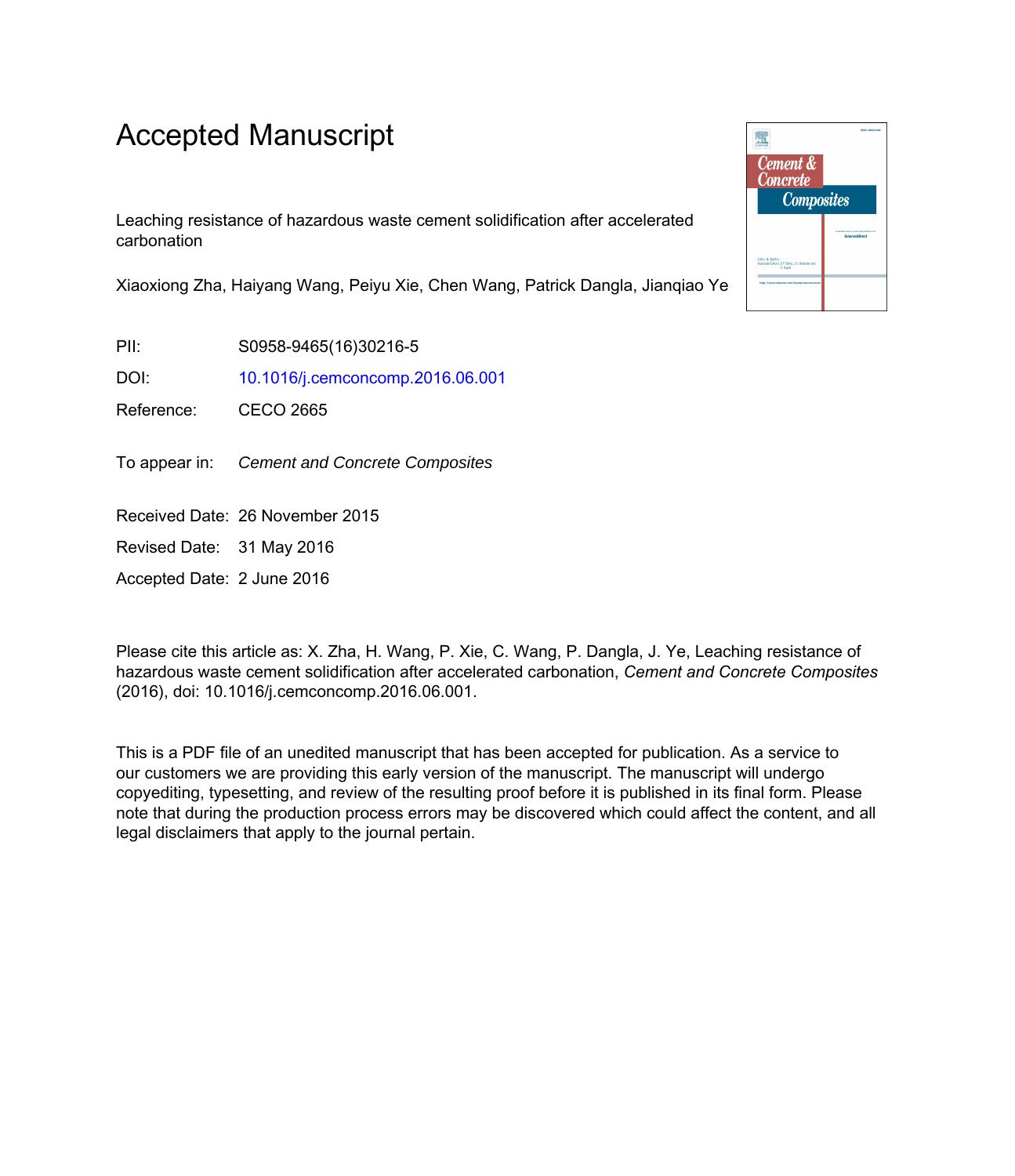## **Leaching resistance of hazardous waste cement solidification**

# 

 

## **after accelerated carbonation**

Xiaoxiong Zha<sup>1</sup>, Haiyang Wang<sup>1</sup>, Peiyu Xie<sup>1</sup>, Chen Wang<sup>1</sup>, Patrick Dangla<sup>2</sup>, Jianqiao Ye<sup>3,4,\*</sup>, 1, Department of Civil and Environmental Engineering, Shenzhen Graduate School, 5<br>
Harbin Institute of Technology, Shenzhen, China<br>
5<br>
2 Laboratoire Navier Université Paris-Est, 6 et 8 avenue Blaise Pascal E <sup>6</sup> 2. Laboratoire Navier, Université Paris-Est, 6 et 8 avenue Blaise Pascal F-77455 Marne-la-Vallée<br>
<sup>6</sup> 3 Department of Civil Engineering Wuhan University Wuhan China <sup>7</sup> 3 Department of Civil Engineering, Wuhan University, Wuhan, China 7<br><sup>8</sup> 4 Department of Engineering, Lancaster University, Lancaster LA 1.4 VR 4 Department of Engineering, Lancaster University, Lancaster LA1 4YR, UK

**Abstract:** When cement-based materials are carbonated, some of their physicochemical properties are changed, which includes reductions of porosity by 20% and pH from 12-13 to 8-9. These changes can enhance the retention ability of cementitious solids containing hazard waste. This research studied the effect of carbonation on the leaching resistance of hazardous waste cement solidification. The finite element software COMSOL Multiphysics was used to simulate the process of accelerated carbonation and the effect of carbonation on leaching. Laboratory tests were conducted to validate the numerical models. Parametric studies from the numerical simulations revealed that carbonation could significantly improve leaching retention capabilities of cementitious solids containing hazardous wastes.

**Keywords:** Hazardous waste cement solidification, Accelerated carbonation, COMSOL 23 Multiphysics simulation, Particle leaching test, Leaching rate and cumulative leaching rate.

### **1. Introduction**

Harbin Institute of Technology, Shenzhen, China<br>
Harbin Institute of Technology, Shenzhen, China<br>
3 Department of Civil Engineering, Wuhan University, Wuhan, China<br>
3 Department of Civil Engineering, Wuhan University, Muha With the rapid development of human society, the amount of hazardous waste produced from our daily life has increased significantly. Since hazardous waste, among which nuclide waste represents a significant fraction, poses potential threats to both public health and environment, it must be safely disposed. Over the last few decades, more and more researchers have been working in this area, trying to find better solutions. Due to political, economic or military reasons, the number and scale of nuclear reactors have also increased rapidly worldwide over the years. In France or some other developed countries, nuclear power produces 50% or more of their total electricity, concurrently producing a large amount of nuclear waste that needs to be disposed safely 33 <sup>[1]</sup>. Nuclear waste contains a large amount of hazardous substances, most of which are in a liquefied state. Before the final disposal, they must be solidified or immobilized. The cement solidification method has become a commonly-used method to deal with nuclear waste because the process is simple, technically proven and has good stability. However, since cement is porous, the retention 37 capacity for the internal particles needs to be improved  $[2]$ . One of the practical approaches to improve this capacity is through a carbonation process to consolidate further the cement. This is because carbonation will change the physicochemical properties of cement solids, such as producing reductions of pH from alkaline to neutral and porosity by more than 20%. The process also increases the strength of the cement solids. All of the above will affect the curing properties of solidification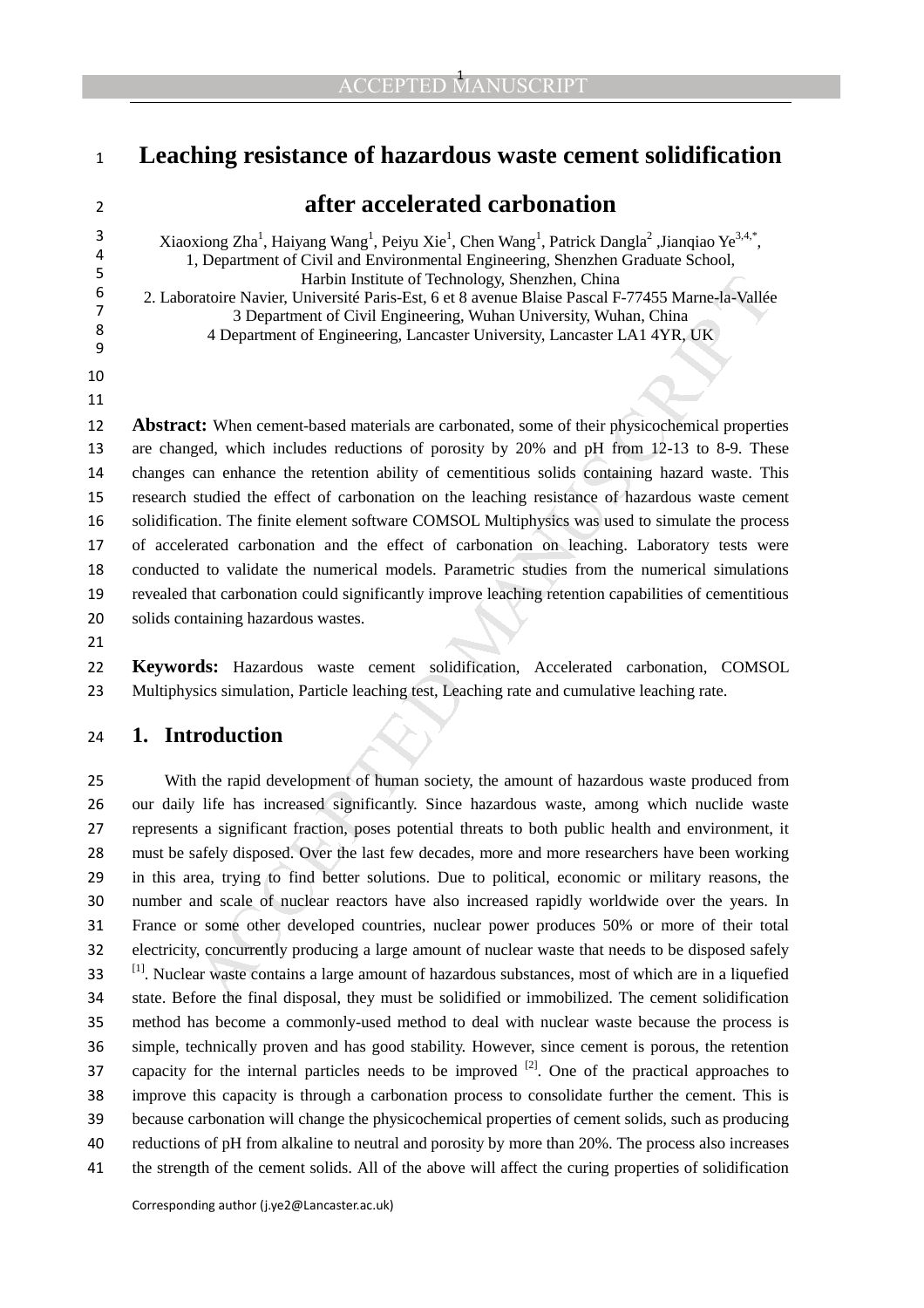<sup>[3]</sup>.

There have been some applications and research on waste or sludge cement solidification 3 treated by carbonization technology. Fernandezbertos et al.  $^{[4]}$  published a review on accelerated 4 carbonation for improving properties of cement-based materials. Guning et al.<sup>[5]</sup> demonstrated that accelerated carbonation could enhance the curing property of cement solidification and reduce the 6 cost of disposal processes. Shen et al. <sup>[6]</sup> studied carbonation of cementitious materials in CO<sub>2</sub> geological storage conditions and published a study on particle exchange and porosity reduction during carbonation. Other researchers showed that accelerated carbonation could increase the impermeability and chemical consolidation of radionuclide solidification. This technology has been 10 used in the production of cement-based materials in the United States  $^{[7]}$ .

al storage conditions and published a study on particle exchange and porosity reduction<br>arbonation. Other researchers showed that accelerated carbonation could increase the<br>biblity and chemical consolidation of radiomacli Most of the above investigations were based on experimental studies. Since leaching tests are complex and time consuming, a real scenario test is normally not possible. Naturally, numerical simulations can be used as an alternative tool to assess the properties of cement solidification. A number of numerical models have been developed for heavy metal particles and radionuclides 15 leaching from porous media. Suarez et al. <sup>[10]</sup> developed a one-dimensional model to predict leaching and pointed out that the effective diffusion coefficient was not constant during the process.  $B$ atchelor<sup>[11]</sup> developed a theoretical leaching model of solidified waste, but its actual application 18 was limited by the lack of measured values for certain parameters. Birdsell et al. [12] developed a leaching model to support groundwater pathway analysis of low-level solidified radionuclides. 20 Kamash et al. <sup>[13]</sup> developed a model of radionuclides leaching out from cement-based materials and verified the model through experiments. It was found that all these models were based on simplified theories that ignored many influential factors, and were almost exclusively of either a one- or two-dimensional spatial domain that inevitably had limitations and resulted in inaccurate solutions for a complex leaching process. Moreover, none of these models considered the effect of carbonation on the leaching process. Due to the above limitations, it is not possible to apply any of these models to simulate the leaching tests currently specified by industrial standards, such as **GB7023-2011**  $^{[16]}$ .

This paper attempts to develop a three-dimensional leaching model, coupled with an existing 29 carbonation model as proposed by Zha et al.<sup>[17]</sup>, to accurately simulate cement solidification leaching tests. The simulations include the processes before and after accelerated carbonation, and are validated by carbonation experiments carried out also by the authors.

**2. The theoretical basis of modeling** 

### **2.1 The leaching model**

The leaching model is established according to the conservation of heat and mass. The flow of the hazardous particles is driven by concentration and temperature gradients. There are three main kinds of particle diffusion resistance: chemical fixation, mechanical seal and physical adsorption.

- **2.1.1 Coupled heat and mass transfer model**
- According to the laws of heat flow and the principle of energy conservation, and by ignoring 39 the influence of particle movement on energy  $[18]$ , the energy conservation equation of a cement
- material system can be written as: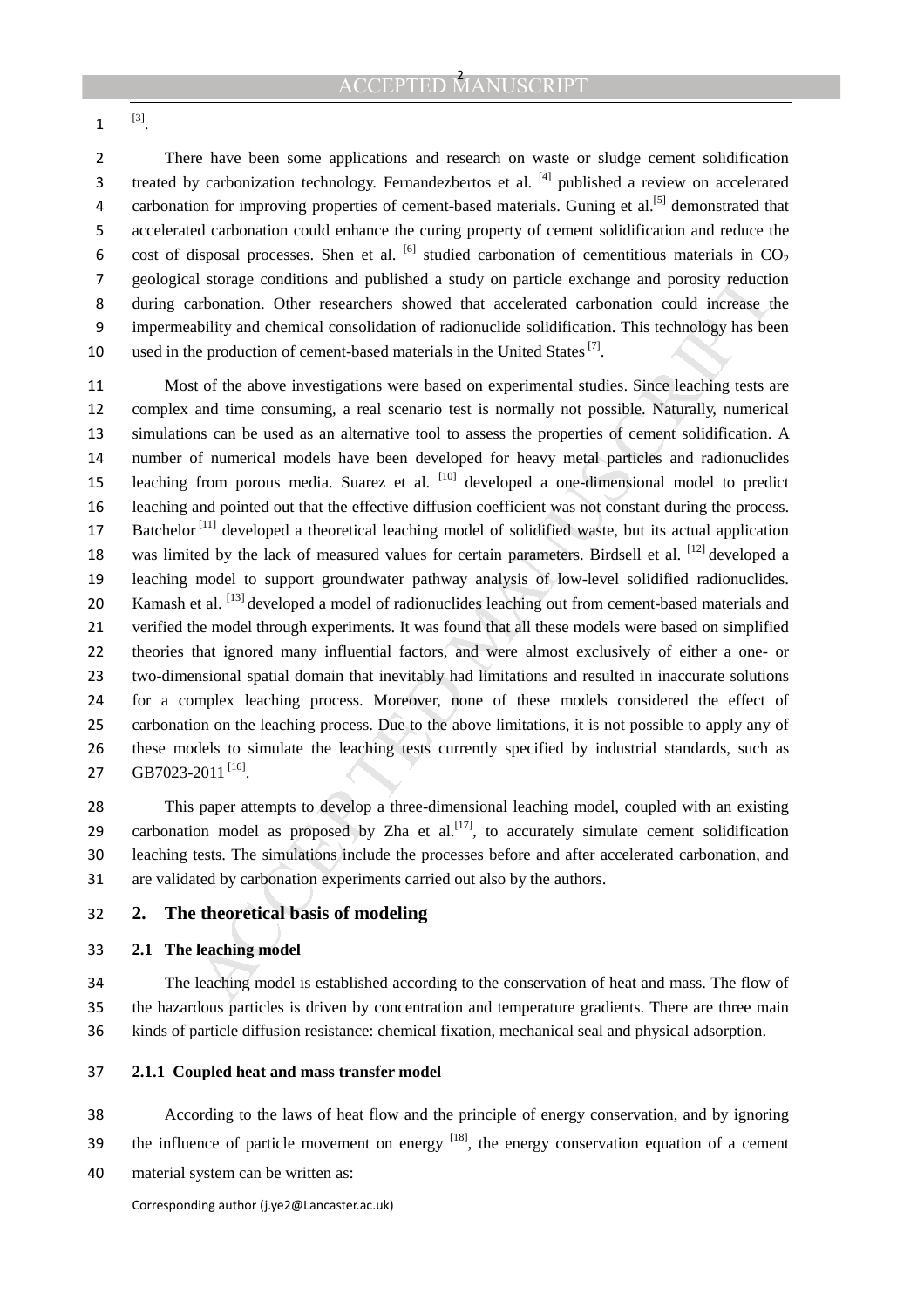#### **ACCEPTED** 3

$$
\rho c \frac{\partial \mathbf{T}}{\partial \mathbf{t}} = \nabla \cdot [\lambda \nabla \mathbf{T}] \tag{1}
$$

1 where  $\rho c$  is the heat capacity and  $\lambda$  is the coefficient of thermal conductivity.

2 In the same way, one can deduce the equation of mass conservation shown as below:

$$
\nabla \cdot [\rho D_T \nabla T + \rho D \nabla C] - \lambda' C + F = \rho \frac{\partial C}{\partial t}
$$
 (2)

3 where  $\rho$  is the density of material;  $D_T$  is the thermal diffusion coefficient; D is the effective 4 diffusion coefficient;  $\lambda'$  denotes a decay constant and  $\lambda' = \ln 2/T_h$ ;  $T_h$  is the half-life period of 5 the radionuclide; C is the nuclide mass per unit volume  $(g/cm<sup>3</sup>)$ , which is a function of position 6 coordinates and time;  $C = f(x, y, z, t)$ ; and F is the quality of adsorption.

7 Gawin<sup>[19]</sup> proposed the following equations, respectively, for effective heat capacity and 8 effective thermal conductivity coefficients:

$$
\rho c = (1 - n)\rho_s c_s + nS_w \rho_w c_w + nS_g \rho_g c_g
$$
\n
$$
\lambda = \lambda_0 [1 + A_\lambda (T - T_r)] \left( 1 + 4 \frac{nS_w \rho_w}{(1 - n)\rho_s} \right)
$$
\n(3)

is the density of material;  $D_T$  is the thermal diffusion coefficient; *D* is the effection coefficient; *Z* denotes a decay constant and *X* =  $\ln 2/T_h$ ; *T<sub>h</sub>* is the half-life period coefficient; *Z* denotes a decay con 9 where  $\rho c$  is the effective heat capacity;  $\lambda$  is the effective thermal conductivity coefficient;  $\rho_w$  is 10 the density of pore solution;  $\rho_q$  is the density of gas in the pores;  $\rho_s$  is the density of the solid 11 skeleton;  $c_w$  is the heat capacity of pore solution;  $c_g$  is the heat capacity of gas in the pores;  $c_s$  is 12 the heat capacity of the skeleton;  $S_w$  and  $S_q$  are the saturation of liquid and gas, respectively. In 13 the simulation,  $S<sub>g</sub>$  ranges from 0 to 1 for modeling carbonation and takes 1 for modelling leaching, 14 where  $S_g + S_w = 1$  is always satidied;  $\lambda_0$  and  $A_\lambda$  are the fitting parameters taking 1.67 W/(m·s) 15 and 0.0005 K<sup>-1</sup>, respectively<sup>[19]</sup>.  $T_r$  is the room temperature and is taken as 298.15 K; and  $D_T$  takes 16 a value of  $4 \times 10^{-11}$  cm<sup>2</sup>/(K·s) from experiment <sup>[18]</sup>.

### 17 **2.1.2 Effective diffusion coefficient of nuclides or heavy metals**

18 A tortuosity factor can be defined as the relationship between diffusion coefficient and void 19 structure of a material  $^{[20]}$ :

$$
D_{(n)} = D_0 \frac{n}{\tau} \tag{5}
$$

20 where  $D_{(n)}$  is the effective diffusion coefficient;  $D_0$  is the initial diffusion coefficient in water; *n* 21 denote capillary porosity; and  $\tau$  is the tortuosity factor that refers to the degree of hole twists and 22 turns of the porous media. It is worthwhile to mention that both *n* and  $\tau$  are normally determined by 23 experimental tests, by which the effect of micro cracks or shrinkage on porosity should have been 24 collectively included, though these were not individually evaluated.

The tortuosity factor, which depends on many properties such as water-to-cement ratio, proportion of filler in the cement, curing conditions, etc. is normally hard to determine, especially 27 when leaching of cement hydrates and release of calcium are considered. Sanchez  $[21]$  found that there is an exponential relationship between tortuosity factor and porosity:

$$
\tau = n^{\eta} \tag{6}
$$

29 Hence the relationship between porosity and diffusion coefficient is reduced to: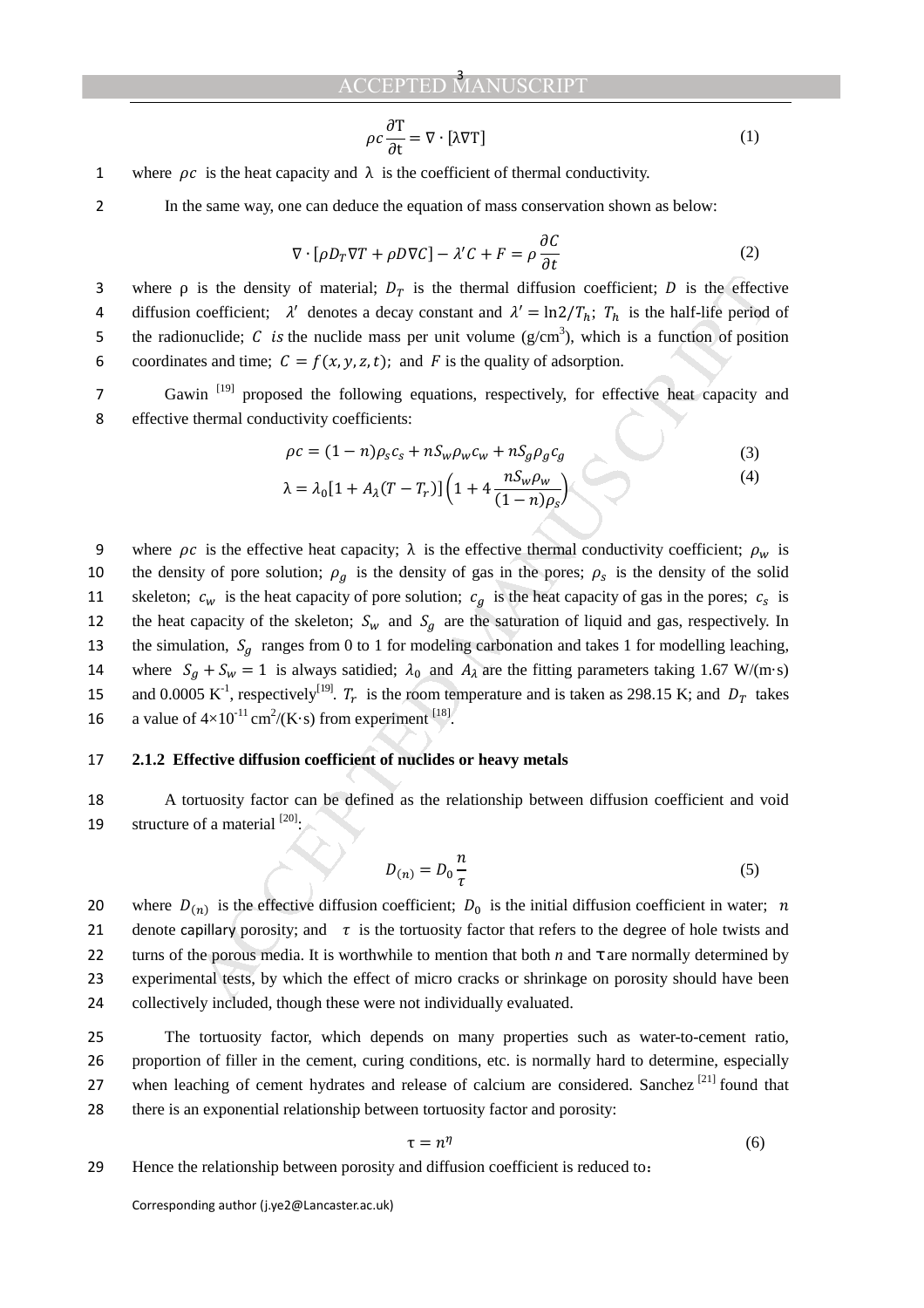$$
D_{(n)} = D_0 n^{1-\eta} = D_0 n^m
$$
\n(7)

1 From Katz and Thompson<sup>[22]</sup>, *m* is set to 2.5.

2 In order to introduce chemical fixation on the diffusion coefficient, we used the following 3 equation proposed by Xue  $^{[23]}\cdot$ 

$$
D(r) = D_0 \cdot r \tag{8}
$$

4 where  $D(r)$  is the diffusion coefficient considering chemical fixation ability of particles;  $\Gamma$  is the 5 ion coefficient representing the ratio of the number of free particles to the total number of particles. 6 In this paper, *r* is 0.7 and 0.06, respectively, for Sr and Cs nuclides.

7 When considering the influence of temperature on the diffusion coefficient, we followed 8 Amey's theory  $[24]$ :

$$
D_{(T)} = D_0 \frac{T}{T_0} e^{q(\frac{1}{T_0} - \frac{1}{T})}
$$
\n(9)

9 where  $D_{(T)}$  is the particle diffusion coefficient at temperature T;  $D_0$  is the initial particle diffusion 10 coefficient at temperature  $T_0$ ;  $T_0$  normally takes 25°C; q is the constant of activity (related to 11 activation energy), which is related to water-to-cement ratio.

12 When considering the influence of cement hydration effects on the diffusion coefficient, for 13 short-term leaching, we used Kamash's theory for diffusion coefficient [13].

$$
D(t) = D_0 \left(\frac{t_0}{t + t_0}\right)^{\omega} \tag{10}
$$

(*x*) is the diffusion coefficient considering chemical fixation ability of particles;  $\epsilon$  is ticent representing the ratio of the number of free particles to the total number of particles;<br>
netchet representing the rati 14 where  $D(t)$  is the diffusion coefficient at *t*;  $D_0$  is the initial diffusion coefficient at  $t_0, t_0$  is the 15 curing time of the cement block often taking the value of 28 d;  $\omega$  is the diffusion attenuation factor 16 related to the properties of cement block and the leaching liquid, taking values of 1.1 and 10 for Sr 17 and Cs, respectively.

Eqs.(7-10) are the respective variations of the diffusion coefficient with a change of porosity, ion coefficient, temperature or hydration time, representing a modification on the initial diffusion 20 coefficient  $D_0$ . To include the effect of all the influences, the diffusion coefficient can be collectively expressed as:

$$
D' = D_0 \cdot n^{2.5} \cdot r \cdot \frac{T}{T_0} \cdot e^{q(\frac{1}{T_0} - \frac{1}{T})} \cdot \left(\frac{t_0}{t_0 + t}\right)^{\omega}
$$
(11)

22

23 It can be seen from the above that chemical fixation ability and diffusion attenuation determine the 24 diffusion properties of particles. In general, different particles (e.g., Sr and Cs) will have different 25 diffusion coefficients.

26

### 27 **2.1.3 The selection of an adsorption equation**

28 • According to the model proposed by Suarez  $[10]$ , we adopted the linear isothermal adsorption 29 equation for the particles in cement solidification: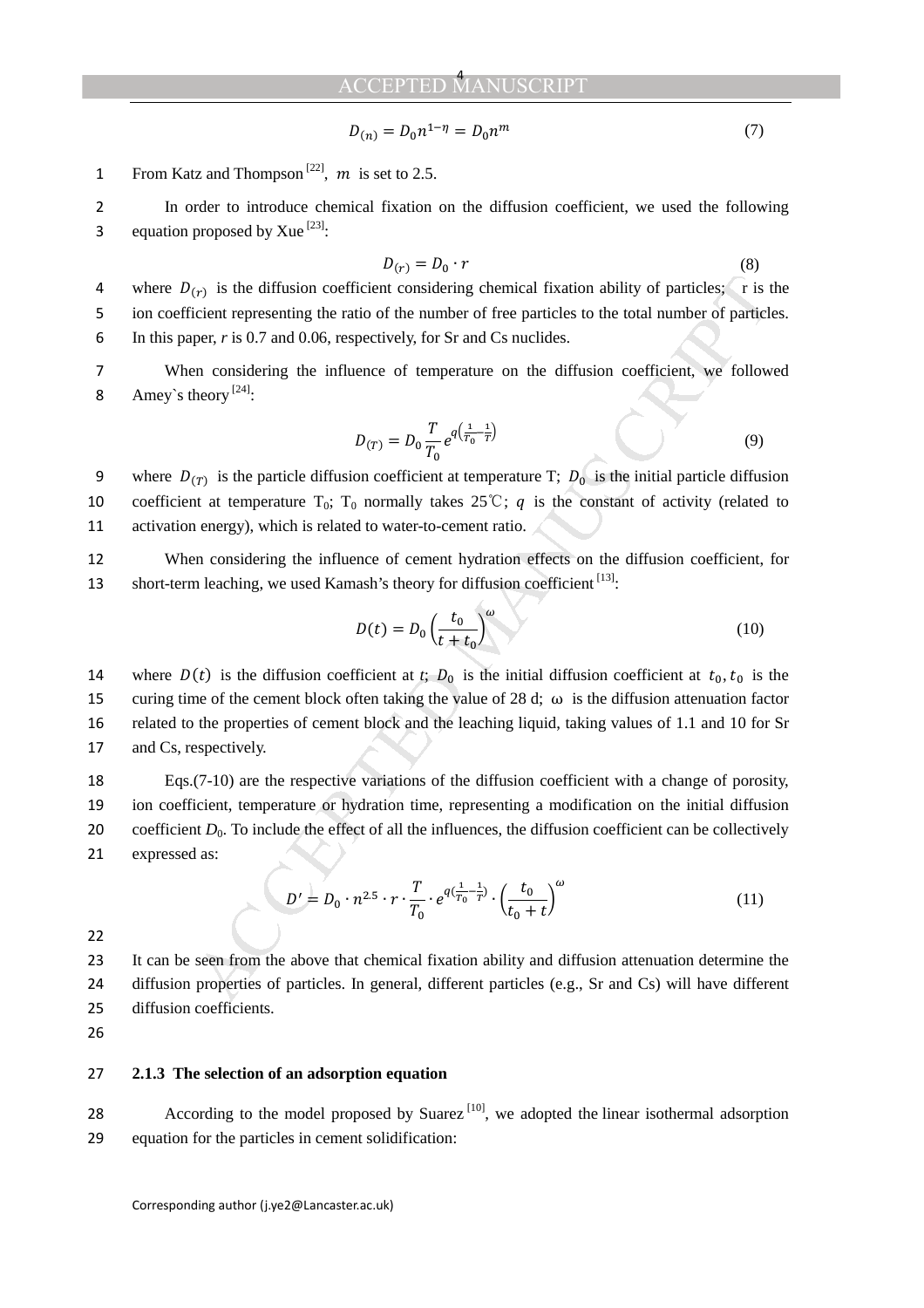#### **ACCEPTED** 5

$$
F_l = K_d C \tag{12}
$$

1 where  $F_l$  is the linear isothermal adsorption concentration;  $K_d$  is the adsorption distribution 2 coefficient of a material, taking values, respectively of 150 ml/g for Sr and 15 ml/g for Cs in this 3 paper<sup>[25]</sup>; C is the concentration of nuclide in the pore solution.

However, when it came to the choice of adsorption equation of metal ions dissolved in pore solution, a Langmuir linear adsorption isotherm was employed. It was shown experimentally, that Langmuir's equation described the absorption process more accurately when the pH of cement is greater than 9:

$$
F_e = \frac{S_m K_L C}{1 + K_L C}
$$
\n(13)

a Langmuir linear usborption isotherm was employed. It was shown experimentally, the sequention described the absorption process more accurately when the pH of cement an 9:<br>  $F_a = \frac{S_m K_L C}{1 + K_L C}$  (13)<br>
is the amount of sor 8 where  $F_e$  is the amount of sorbate adsorbed at equilibrium;  $S_m$  is the maximum monolayer 9 adsorption constant (243 μeq/g for Sr and 332 μeq/g for Cs, respectively in this paper);  $K_L$  is 10 Langmuir adsorption distribution coefficient, taking values of 8.3 ml/g for Sr and 1.9 ml/g for Cs, 11 respectively<sup>[26]</sup>. In general, temperature has an impact on absorption. However, one the basis of the 12 authors' best knowledge, there are no published results on the relationship between absorption and 13 temperature that can be used in the simulations. We used the adsorption constant that was obtained 14 from experimental tests carried out under the room temperature <sup>[13]</sup>. In principal absorption will be 15 reduced with increase of temperature there exists a limiting absorption  $[27]$  even as temperature is 16 increased further.

17 When cement solids are not carbonated, their pH is greater than 9 and a Langmuir isothermal 18 adsorption equation should be chosen. Otherwise, for the fully carbonated zone, the pH is less than 19 9 and the linear isothermal one should be used instead.

#### 20 **2.1.4 Index of leaching behavior**

21 This study mainly focused on hazard waste cement solids containing nuclides. For nuclides, the 22 Chinese standard test method for leachability of low and intermediate level solidified radioactive 23 waste forms (GB/T 7023-2011) was followed. According to GB/T 7023-2011<sup>[16]</sup>, the measurements 24 of leaching resistance of cement solidification are leaching rate  $R<sub>n</sub>$  and accumulative leaching rate 25  $P_t$ . The leaching rate measures the speed and trend of leaching and the accumulative leaching rate is 26 directly related to the degree of leaching. The  $R_n$  and  $P_t$  are calculated, respectively, as below:

$$
R_n = \frac{a_n/A_0}{(S/V)(\Delta t)_n} \tag{14a}
$$

$$
P_t = \frac{\sum a_n / A_0}{S/V}
$$
 (14b)

27 where  $a_n$  is the leaching quality in the n<sub>th</sub> leaching cycle;  $A_0$  is the initial leaching quality of the 28 components;  $S$  is the contact surface area between the test block and leaching liquid;  $V$  is the 29 volume of the test block;  $(\Delta t)_n$  is the number of days in the n<sub>th</sub> leaching cycle.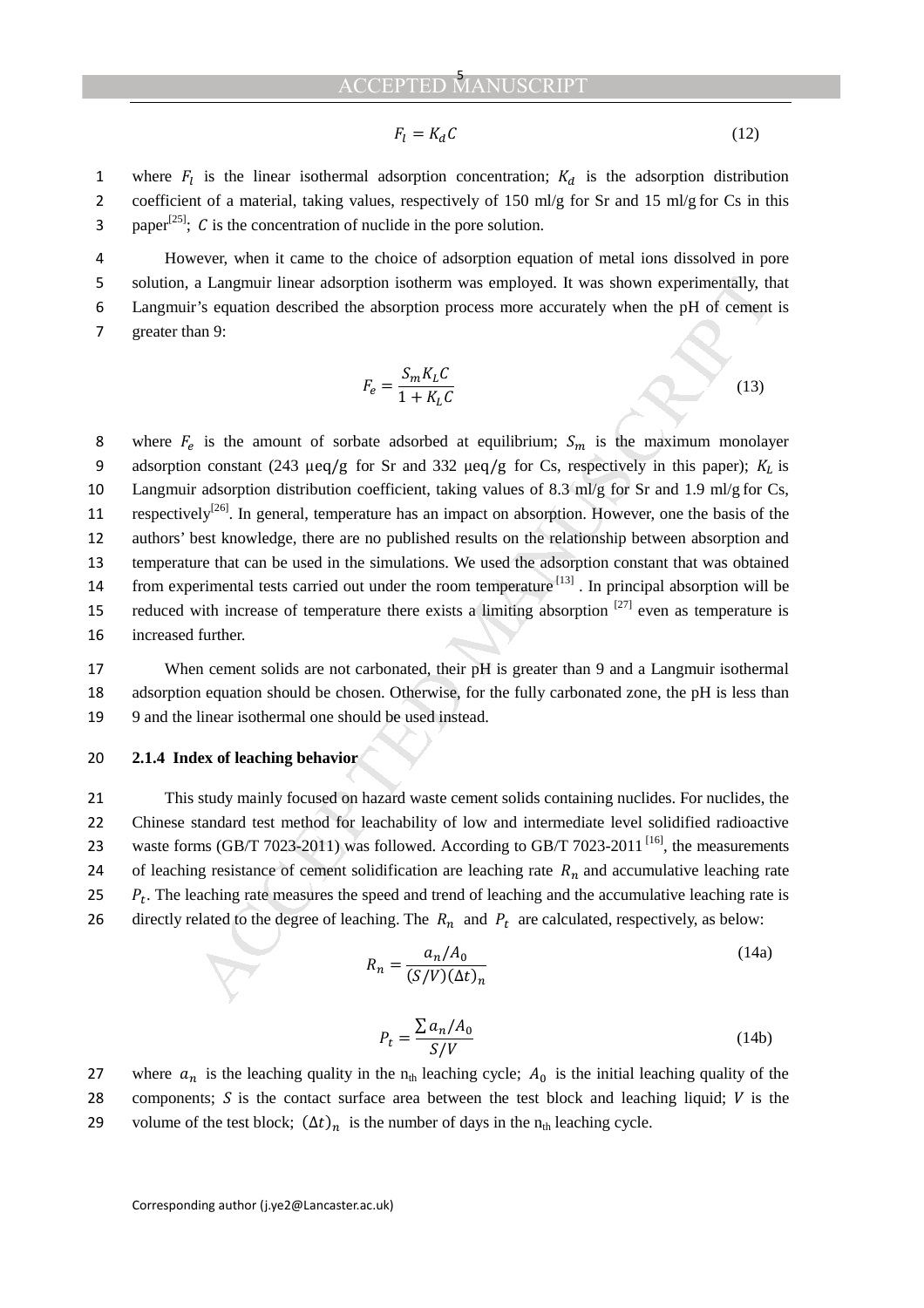### 1 **2.2 The theoretical basis of the carbonation model**

### 2 **2.2.1 Governing equation**

3 With a pressure greater than 7.29 MPa and a temperature higher than 31.26  $\degree$ C, the process of carbonation will be accelerated and the state of carbon dioxide is called supercritical, at which the carbon dioxide has the viscosity and diffusion coefficient close to a gas while the density is close to that of a liquid. Under these conditions, it will be easier for carbon dioxide to penetrate into a porous media like cement and take part in carbonation reactions.

8 In this paper, we use a carbonation model that is different from the commonly-used one 9 established by Saetta <sup>[28]</sup> for natural carbonation. We use solubility instead of concentration of  $CO<sub>2</sub>$ 10 in the pore water, since supercritical carbonation takes place in an environment where there is 11 always sufficient  $CO_2$  in the pores of cement solids to keep the pore water constantly in a saturated 12 state. Then, we utilize the following PDEs consisting of Darcy's law (Eq.15a), the conservation 13 equation of energy (Eq. 15b), conservation of mass (Eq.15c), the reaction rate equation (Eq.15d) and 14 the concentration equation of carbon dioxide (Eq.15e)  $^{[17]}$ .

$$
\overrightarrow{u_{\alpha}} = -\frac{k k_{r\alpha}}{\mu_{\alpha}} (\Delta P_{\alpha} - \rho_{\alpha} \overrightarrow{g})
$$
 (15a)

$$
\rho c \frac{\partial T}{\partial t} = \nabla \cdot (\lambda \nabla T) - \left( C_g \rho_g \overrightarrow{u_g} + C_w \rho_w \overrightarrow{u_w} \right) \nabla T \tag{15b}
$$

$$
\frac{\partial (nS_{\alpha}\rho_{\alpha})}{\partial t} + \nabla \cdot (\rho_{\alpha}\overrightarrow{u_{\alpha}}) = q_{\alpha}
$$
 (15c)

$$
\frac{\partial R_c}{\partial t} = \alpha_1 f_1(h) f_2(g_v) f_3(R_c) f_4(T) \tag{15d}
$$

$$
\frac{\partial m_{co_2}}{\partial t} = \frac{\partial g}{\partial t} \tag{15e}
$$

e cement and take part in carbonation reactions.<br>
this paper, we use a carbonation model that is different from the commonly-used of<br>
dy Statel <sup>789</sup> for natural canbonation. We use solubility instead of concentration of 15 where  $\overrightarrow{u_{\alpha}}$  is the Darcy flow velocity of component  $\alpha$ ;  $k$  is the intrinsic permeability of the 16 material, which is related to its porosity;  $k_{r\alpha}$  is the relative permeability of component  $\alpha$ ;  $\mu_{\alpha}$  is 17 the dynamic viscosity of component  $\alpha$ ;  $P_\alpha$  is the pressure of component  $\alpha$ ;  $\rho_\alpha$  is the density of 18 component  $\alpha$ ;  $\vec{g}$  is the acceleration of gravity, which is ignored in our model;  $q_\alpha$  is the change of 19 the source term caused by chemical reaction or precipitation of component  $\alpha$ ;  $\lambda$  is the equivalent 20 thermal conductivity coefficient of the material;  $\rho c$  is the equivalent heat capacity of the material; 21 g is the concentration of carbon dioxide in the pore solution; and  $m_{c_0}$  is the solubility of carbon 22 dioxide in the pore liquid, which is related to pressure and temperature  $^{[29]}$ .

23 The five equations (15a-15e) are coupled PDEs with five variables, including degree of 24 carbonation  $R_c$ , pressure of gas  $P_q$ , pressure of water  $P_w$ , concentration of carbon dioxide in pore 25 solution  $g$  and temperature  $T$ , that are the governing equations of supercritical carbonation.

#### 26 **2.2.2 Initial values and boundary conditions**

27 In order to solve the above PDEs, one needs to measure the initial values and boundary 28 conditions. The initial values of the five independent variables are imposed as shown below:

29 
$$
R_C = R_{c0} = 0
$$
,  $P_g = P_{g0}$ ,  $P_w = P_{w0}$ ,  $g = g_0 = 0$  and  $T = T_0$ 

30 The boundary conditions on the insulated boundaries, including the pressure of carbon dioxide 31  $P_g$ , the pressure of the liquid  $P_w$  and the temperature T, satisfy the following equations: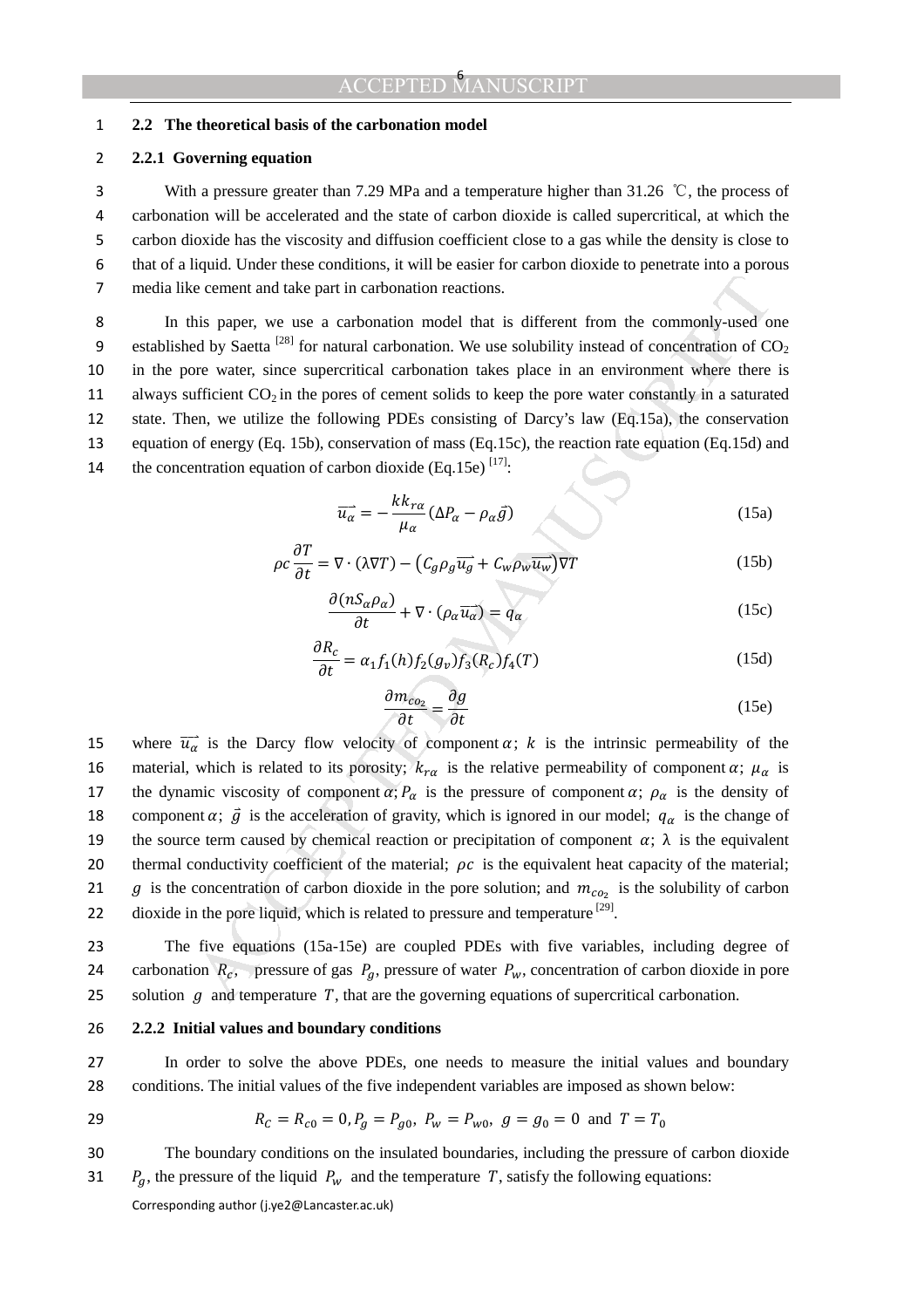1  $\vec{n} \cdot \nabla P_q = 0$ ,  $\vec{n} \cdot \nabla P_w = 0$  and  $\vec{n} \cdot \nabla T = 0$ 

2 On the inflow boundary, the pressure of carbon dioxide  $P_q$ , the pressure of the liquid in the pore  $P_w$ 3 and the temperature  $T$  on the boundary are shown as below:

### 4  $P_a = P_{a,sur}, P_w = P_{w,sur}$  and  $T = T_{sur}$

### 5 **2.3 Relation between degree of carbonation and porosity**

Through the introduction of the theories of accelerated carbonation and leaching processes, we know that in the process of leaching, porosity directly affects the diffusion coefficient of the particles. In order to evaluate leaching, how carbonation changes porosity is essential. In this study, 9 we used the relationship proposed by Kwan and Song  $\left[30\right]$  as shown below:

$$
n = f(R_c) = \begin{cases} n_0(1 - 0.5R_c) & 0 \le R_c \le 0.4\\ 0.8n_0 & 0.4 \le R_c \le 1 \end{cases}
$$
 (16)

10 where  $n_0$  is the initial value of capillary porosity before accelerated carbonation, taken as 0.13<sup>[31]</sup> in 11 this paper. R<sub>c</sub> is the degree of carbonation defined as  $R_c = c/c_{\text{max}}$ ; c and  $c_{\text{max}}$  are the current and the 12 maximum amount of calcium carbonates, respectively.

13

### 14 **3. Coupled model of carbonation and leaching**

supplies hurtoduction of the theories of accelerated curbons and leading processes.<br>  $u$  at in the process of leaching, porosity directly affects the diffusion coefficient of the model to evaluate leaching, how carbonatio FEM simulations were conducted using COMSOL, as virtual tests, for cement blocks in the containers filled with deionized water during the test time. Following the guidelines in GB/T 7023-2011, we replaced the leach liquid at the 1st, 3rd, 7th, 10th, 14th, 21st, 28th, 35th and 42nd days. The replaced water was tested for leaching and cumulative leaching rates. The model is shown in Fig.1(a). According to GB/T 7023-2011, the chosen size of the cement block is φ50 mm×50 mm, 20 and the size of the leaching container is  $\varphi$ 120 mm×150 mm. The height of the liquid inside the container is 106.2 mm and the total volume of the leaching liquid is 1.2 L.

Boundary layer meshes were used at the boundary of the cement block and automatic tetrahedron meshing in other parts. The total number of elements is 12158. The FE-meshes are shown in Fig.1(b). In order to detect the concentration of waste particles in the leaching liquid, we added 40 numerical probes uniformly distributed in the solution to record the liquid concentration.



(a) Model geometry (b) Model meshing



Corresponding author (j.ye2@Lancaster.ac.uk) 26 However, in order to calculate the required measurements continuously throughout the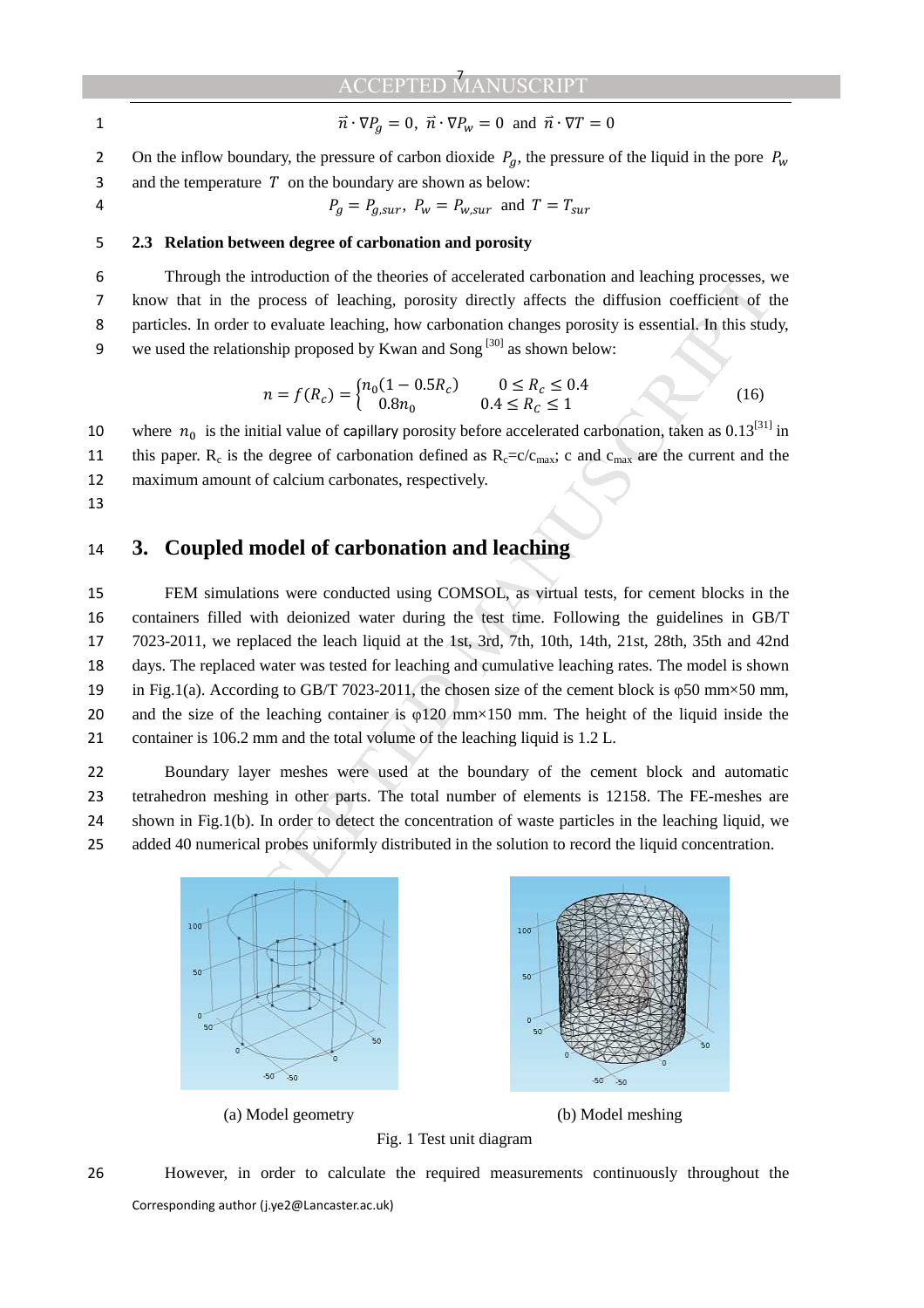carbonation and then the leaching processes using the same model, the simulations consisted of the following two steps to decouple the processes of carbonation and leaching. The first step was to simulate supercritical carbonation. We set the diffusion coefficient of internal particles as infinitesimal to achieve the effect of carbonation without any leaching. The second step was for leaching assuming that the carbonation process had completed. We then used the desired diffusion coefficient of the particles and set the velocity of carbonation to zero to start leaching without carbonation.

Following the guidelines in GB/T 7023-2011, the simulation included two processes within each of the leaching phases. The first process was the normal leaching process for evaluating leaching resistance, during which the flux at the boundary of the container was set to zero to prevent any particles from leaching out of the container. The second process was for the moment of replacing the leaching solution prior to the next leaching phase. To do this, both the flux of the container and the diffusion coefficient of the particles in the leaching liquid were set to a large number to allow fast deionization and achieve zero ion concentration of the leaching liquid. During the leaching process, the cement block and leaching liquid were modelled as the same material with different diffusion coefficients that are much greater in the leaching liquid than in the cement block, in order to simulate particles leaching from the waste solids into the leaching liquid.

The simulation of the leaching process of the particles, Sr, was carried out for two different conditions imposed on the cement blocks, i.e., the carbonation condition shown in Fig.2 before leaching and the leaching process without applying supercritical carbonation.



The predicted degree of carbonation  $R_c$  from the simulation is shown in Fig.3 under the supercritical conditions shown in Fig. 2, where a scale of 1 indicates that full carbonation has occurred. A close examination of the results shows that the carbonation depth is about 1 mm and the transition zone is about 13 mm. The 3D carbonation results for the same cement block under 25 natural conditions (0.1 MPa and 25  $\degree$ C) for 4 h are shown in Fig.4, in which there is virtually no sign of carbonation.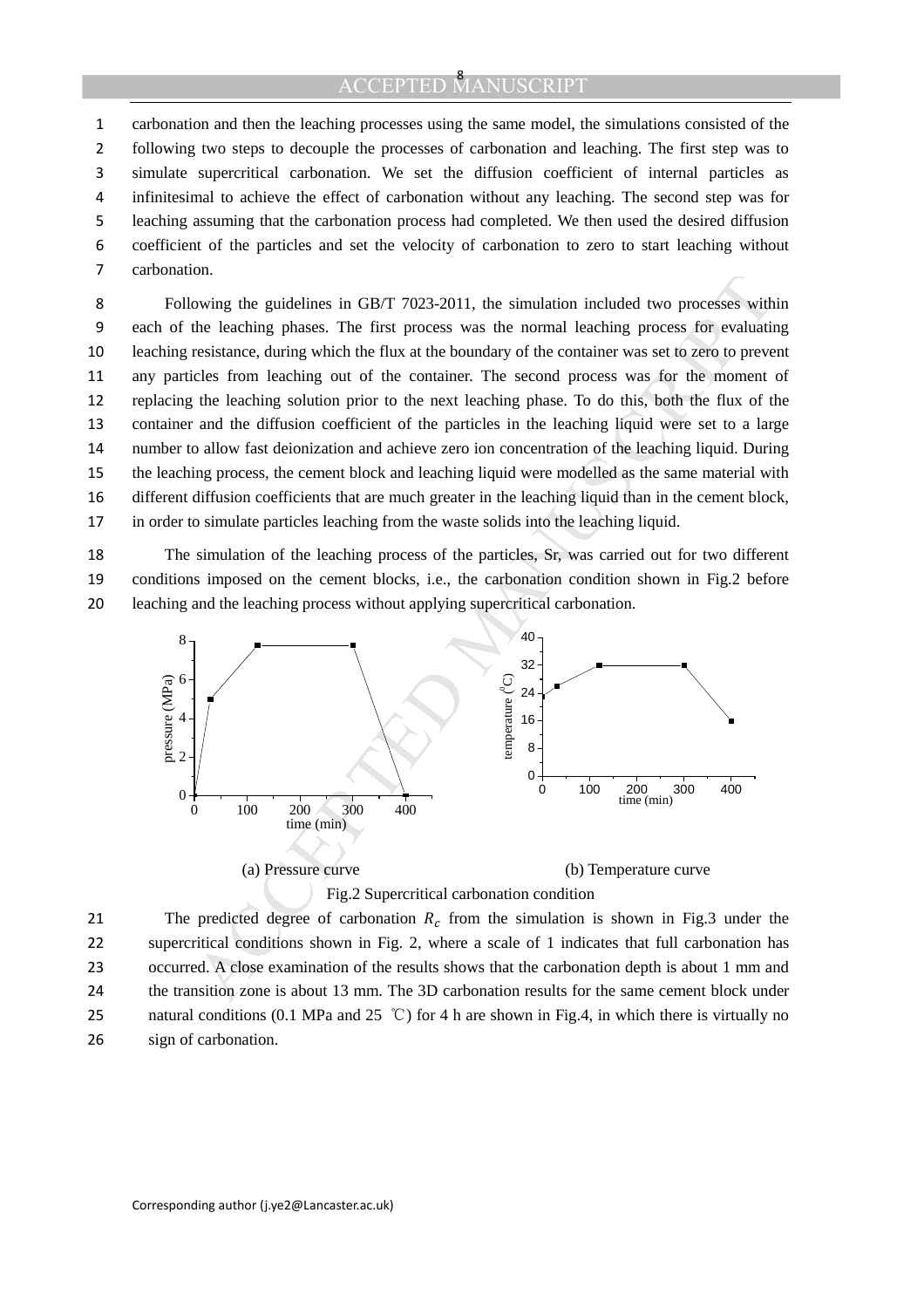



Fig.3 Degree of carbonation (supercritical) Fig.4 Degree of carbonation (natural)

1 The simulated concentrations of Sr in the leaching solution under the above two conditions 2 taken before replacing the leaching liquid are shown in Fig.5, from which the leaching rates are 3 calculated and presented in Fig. 6.



Fig.5 Concentration of leaching solution

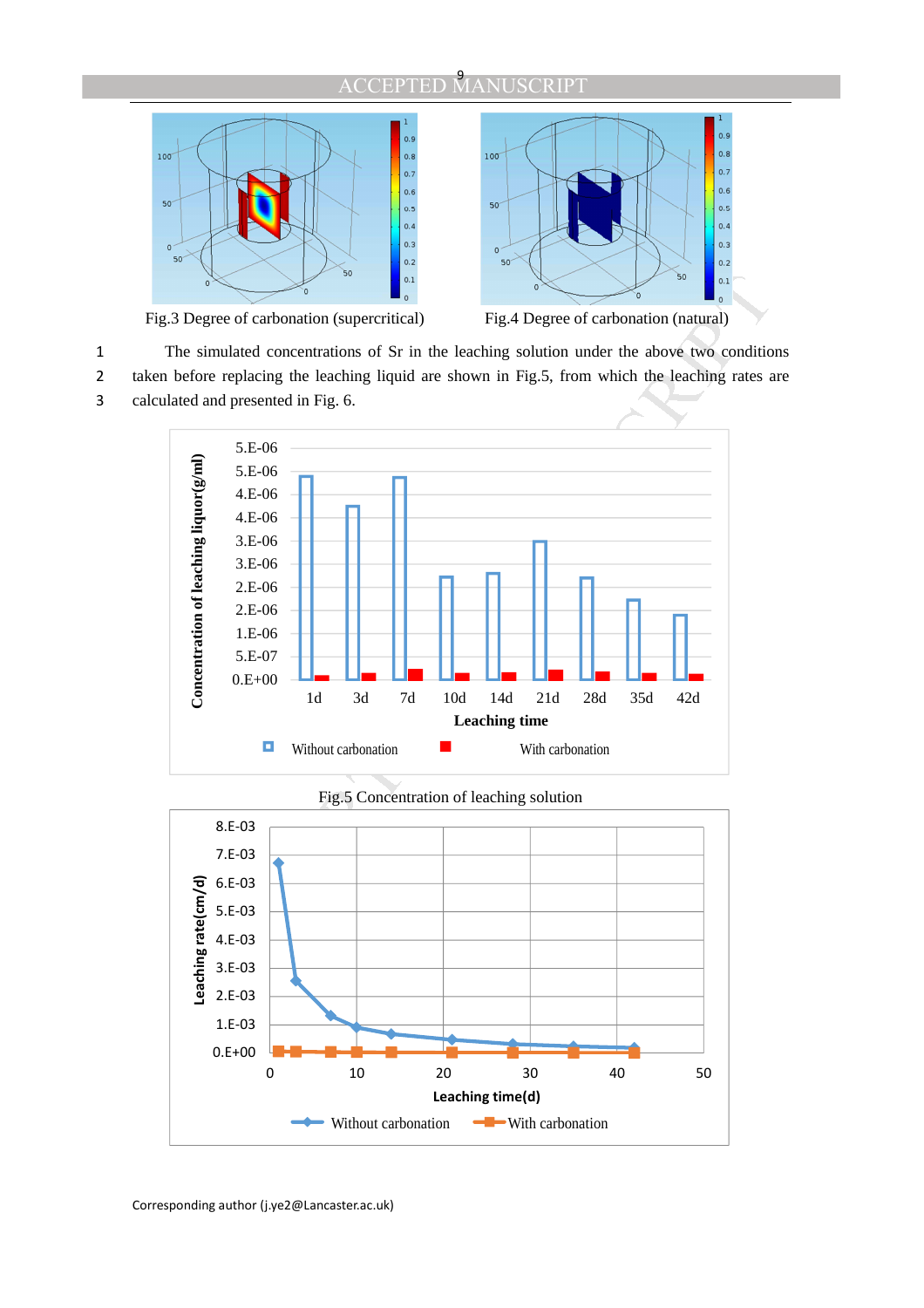### Fig.6. Leaching rate curve

It is worthwhile to mention that the above model did not include the leaching effects of cement hydrates on the overall leaching process, though to some extent some of the effects might have been partially included due to the use of various material constants obtained from the leaching tests of other researchers. Detailed analyses of the release of the hydrates will be the subject of future studies.

### 1 **4. Experiment**

**Example 1.**<br> **Example 1.1**<br> **Example 1.2** test blocks, which contain either Cs or Sr (the mass ratio<br>
mements is about 0.58) with a water-to-cenent ratio of 0.37 by mass, were made<br>
y tests. All the blocks had the same d To verify the numerical model, 12 test blocks, which contain either Cs or Sr (the mass ratio of these elements is about 0.58) with a water-to-cement ratio of 0.37 by mass, were made for laboratory tests. All the blocks had the same dimensions as those used in the simulation. They were equally divided into four groups, two of which had added Sr and the others had added Cs. Within the groups with the same added chemicals, one group was carbonated while the other was not. Average leaching rates were taken from each of the groups and are compared in this Section. The specifications of the group of blocks are shown in Table 1.

9 Table 1. Leaching test samples

| Chemicals added   | Sample number             | Leaching temperature $(\mathcal{C})$ | Carbonation    |
|-------------------|---------------------------|--------------------------------------|----------------|
| Strontium nitrate | $Sr-7, Sr-10, Sr-12$      | 25                                   | No             |
|                   | $Sr-1, Sr-2, Sr-6$        | 25                                   | Yes            |
| Cesium chloride   | $Cs-5$ , $Cs-6$ , $Cs-14$ | 25                                   | N <sub>0</sub> |
|                   | $Cs-2, Cs-4, Cs-10$       | 25                                   | Yes            |

### 10 **4.1 Carbonation experiment**

The procedure of the carbonation experiment is shown in Fig.7. Gaseous carbon dioxide flowing out from the gas cylinders turns into a supercritical state after flowing through the high pressure air pump and the temperature adjusting machine. The supercritical carbon dioxide then flows into the reaction vessel and takes part in carbonation with the test blocks. Finally, the remaining carbon dioxide flows through a switching equipment back to the gas cylinders. This experiment is conducted in a closed loop system, so that we can recycle the remaining carbon 17 dioxide.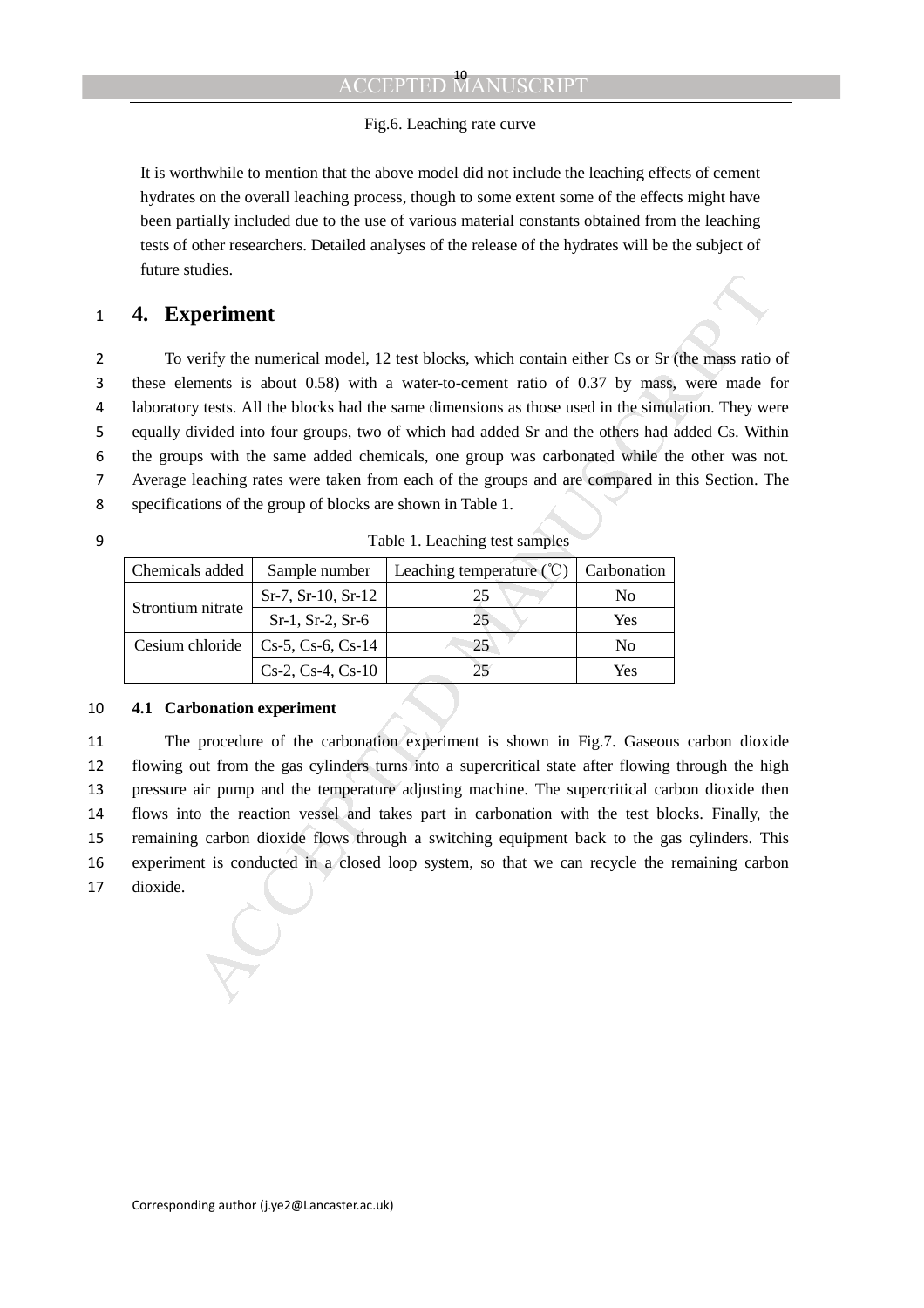

1

2 Fig.7. Design schedule and procedure of accelerated carbonation

3 The carbonation condition is the same as shown in Fig.2. After carbonation, a block was cut to

4 show the internal section. The carbonation depth was measured using phenolphthalein, by which the

5 fully carbonated area did not exhibit a red color. The measured carbonation depth is shown in Fig.8,

6 where the carbonated depths in eight random locations were measured. The measured average was 1

7 mm and was consistent with the simulation results from the previous Section.



Fig.8 Carbonation depth

8 In order to estimate the amount of carbon dioxide absorbed by the test block during the process 9 of carbonation, the mass of the blocks was measured before and after carbonation, so that the 10 percentage of mass increase were calculated as shown in Table 2.

| Sample<br>number | Mass before<br>carbonation $(g)$ | Mass after<br>carbonation $(g)$ | Mass increase<br>percentage $(\%)$ | Average mass<br>increase percentage<br>(%) |  |
|------------------|----------------------------------|---------------------------------|------------------------------------|--------------------------------------------|--|
| $Cs-2$           | 193.86                           | 199.57                          | 2.914                              | 2.946                                      |  |
| $Cs-4$           | 193.07                           | 198.34                          | 2.694                              |                                            |  |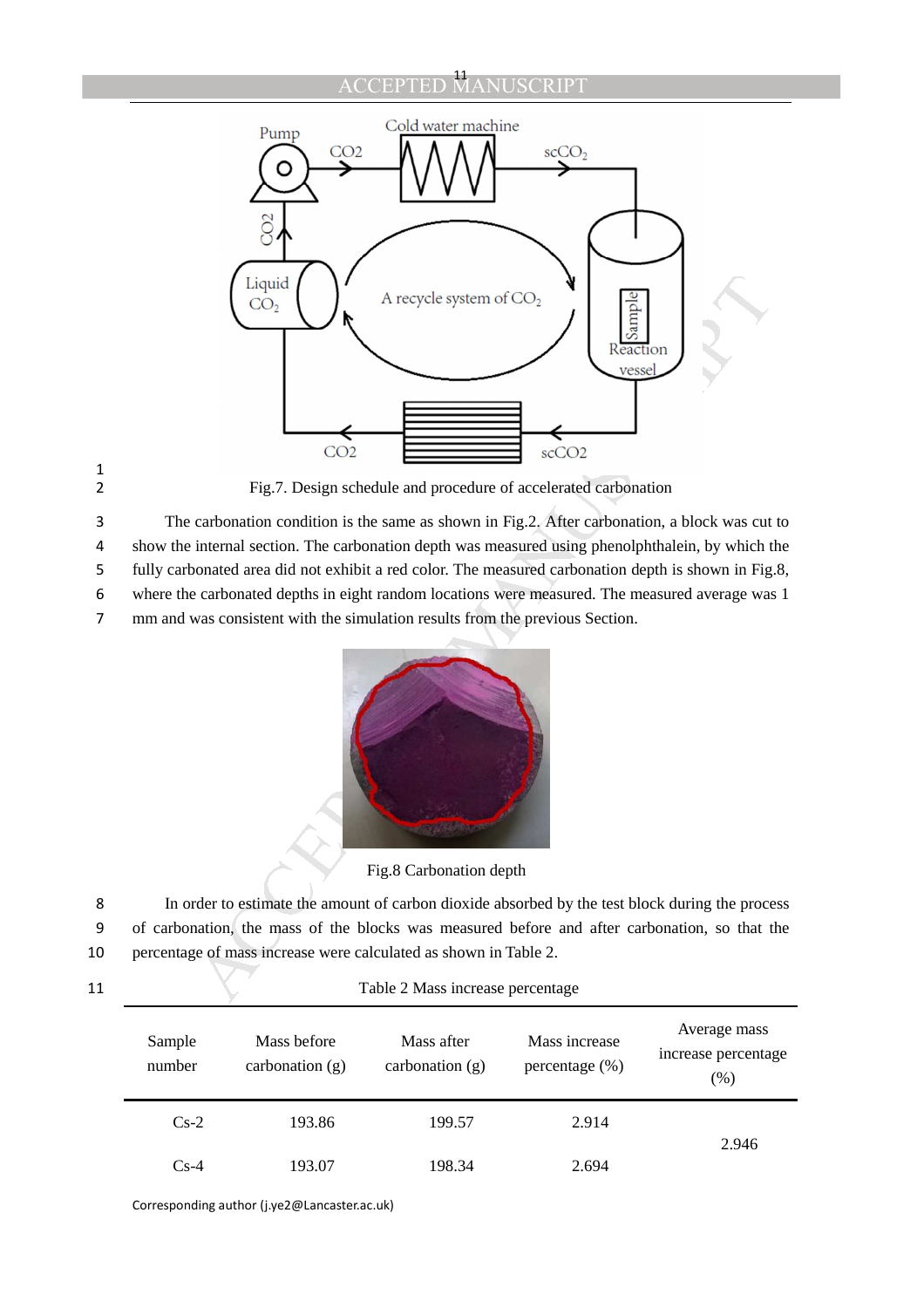|   |                                                                                                                                                                                                                                                                                                                                                                                                                                                                                                                            |        | $\frac{12}{\sqrt{2}}$ | <b>USCRIPT</b> |       |  |
|---|----------------------------------------------------------------------------------------------------------------------------------------------------------------------------------------------------------------------------------------------------------------------------------------------------------------------------------------------------------------------------------------------------------------------------------------------------------------------------------------------------------------------------|--------|-----------------------|----------------|-------|--|
|   | $Cs-10$                                                                                                                                                                                                                                                                                                                                                                                                                                                                                                                    | 193.86 | 199.57                | 2.914          |       |  |
|   | $Cs-5$                                                                                                                                                                                                                                                                                                                                                                                                                                                                                                                     | 192.06 | 197.97                | 3.036          |       |  |
|   | $Cs-6$                                                                                                                                                                                                                                                                                                                                                                                                                                                                                                                     | 194.20 | 200.27                | 3.096          |       |  |
|   | $Cs-14$                                                                                                                                                                                                                                                                                                                                                                                                                                                                                                                    | 194.07 | 200.12                | 3.087          |       |  |
|   | $Sr-1$                                                                                                                                                                                                                                                                                                                                                                                                                                                                                                                     | 193.95 | 199.50                | 2.866          |       |  |
|   | $Sr-2$                                                                                                                                                                                                                                                                                                                                                                                                                                                                                                                     | 193.90 | 198.18                | 2.207          |       |  |
|   | $Sr-6$                                                                                                                                                                                                                                                                                                                                                                                                                                                                                                                     | 194.31 | 198.91                | 2.367          |       |  |
|   | $Sr-11$                                                                                                                                                                                                                                                                                                                                                                                                                                                                                                                    | 194.19 | 202.86                | 4.465          | 3.333 |  |
|   | $Sr-14$                                                                                                                                                                                                                                                                                                                                                                                                                                                                                                                    | 193.42 | 201.65                | 4.255          |       |  |
|   | $Sr-15$                                                                                                                                                                                                                                                                                                                                                                                                                                                                                                                    | 195.44 | 202.85                | 3.791          |       |  |
|   | From Table 2, it can be seen that the blocks with added chemicals have an approximate mass<br>increase ratio of about 3 %.                                                                                                                                                                                                                                                                                                                                                                                                 |        |                       |                |       |  |
|   | 4.2 Leaching test                                                                                                                                                                                                                                                                                                                                                                                                                                                                                                          |        |                       |                |       |  |
|   | To evaluate the effect of carbonation on leaching, the pairs of groups (Table 1) containing the<br>same added chemicals were tested and compared for leaching, giving us the results for blocks with<br>and without carbonation. The test blocks were produced from ordinary Portland cement and the<br>water was deionized by an ultra-pure water machine.                                                                                                                                                                |        |                       |                |       |  |
|   | The leaching temperature was controlled at 25 $\degree$ C in the oven. The leaching solution at ages of<br>1, 3, 7, 10, 14, 21, 28, 35 and 42 d were replaced and measured for ion concentrations that were<br>used to calculate the leaching rates of the cement blocks. The measured average leaching rates of Sr<br>and Cs from the blocks with and without carbonation are shown in Fig.9, respectively. Similar tests<br>were also carried out at 70 $^{\circ}$ C and the respective results are shown also in Fig.9. |        |                       |                |       |  |
| 1 | Fig.9 shows all the measured leaching rates of the blocks listed in Table 1 against leaching time<br>and two different temperatures. Fig.9 (a) and (b) are, respectively, for leaching of Sr and Cs. From<br>Fig.9 (a), we can see that the leaching rates of Sr are all reduced significantly due to carbonation.<br>This mainly attributes to the fact that carbonation improves the compactness of cement<br>solidification resulting in a positive effect on retention of the internal particles. However, from        |        |                       |                |       |  |

### 3 **4.2 Leaching test**

Fig.9 shows all the measured leaching rates of the blocks listed in Table 1 against leaching time and two different temperatures. Fig.9 (a) and (b) are, respectively, for leaching of Sr and Cs. From Fig.9 (a), we can see that the leaching rates of Sr are all reduced significantly due to carbonation. This mainly attributes to the fact that carbonation improves the compactness of cement solidification resulting in a positive effect on retention of the internal particles. However, from Fig.9(b), an increase of leaching rate of Cs after carbonation occurs between day 5 and day 25 at 19 70  $\degree$ C. The reasons for this are not clear from the tests. More tests and long term leaching tests lasting several years are needed for further study.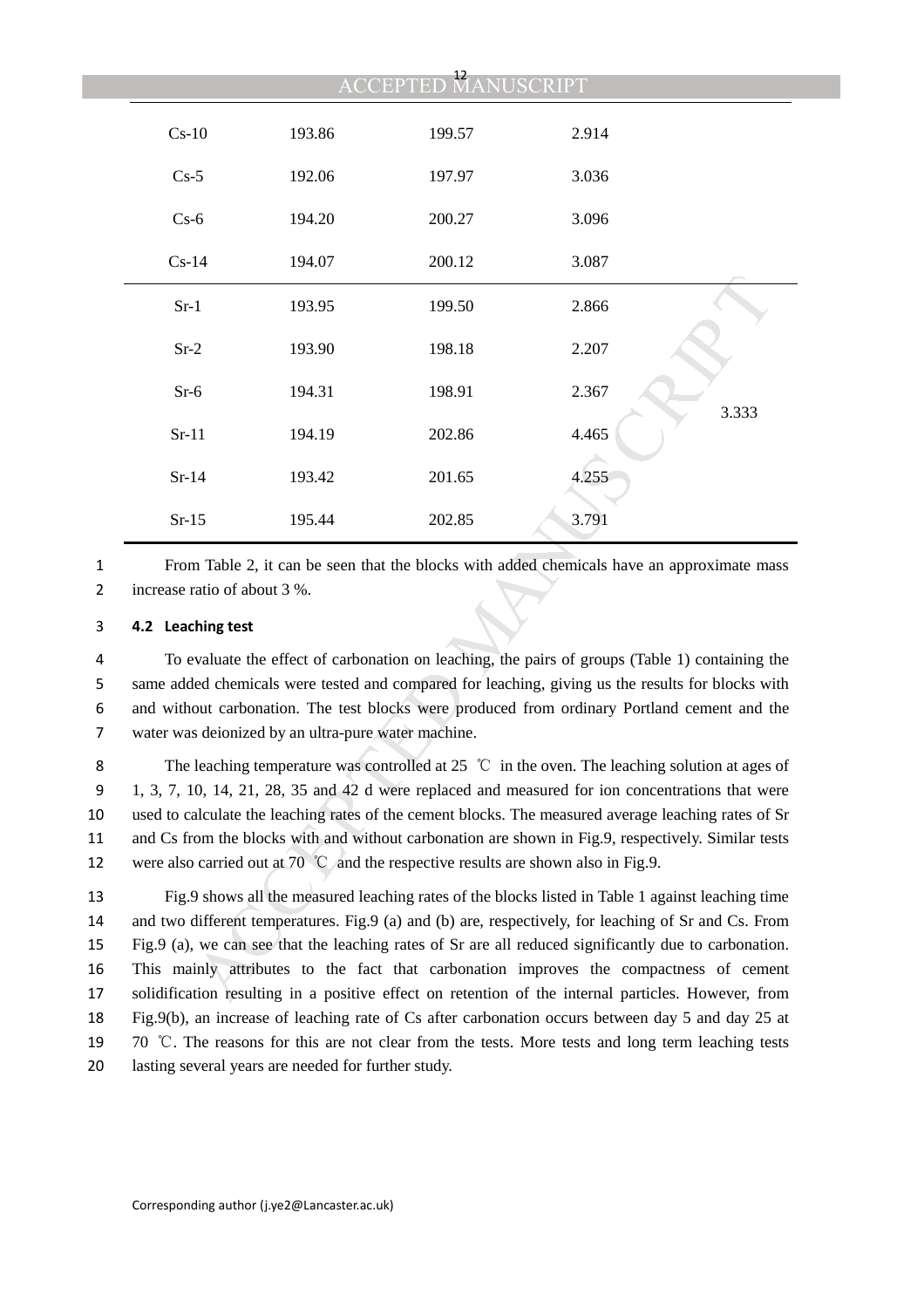

6 In order to validate the numerical models, Fig.10 presents comparisons between the 7 experimental and the simulation results of Sr and Cs leaching at 25  $\degree$ C. The comparisons show that 8 the numerical models developed in this paper can accurately predict the process of leaching.

1

3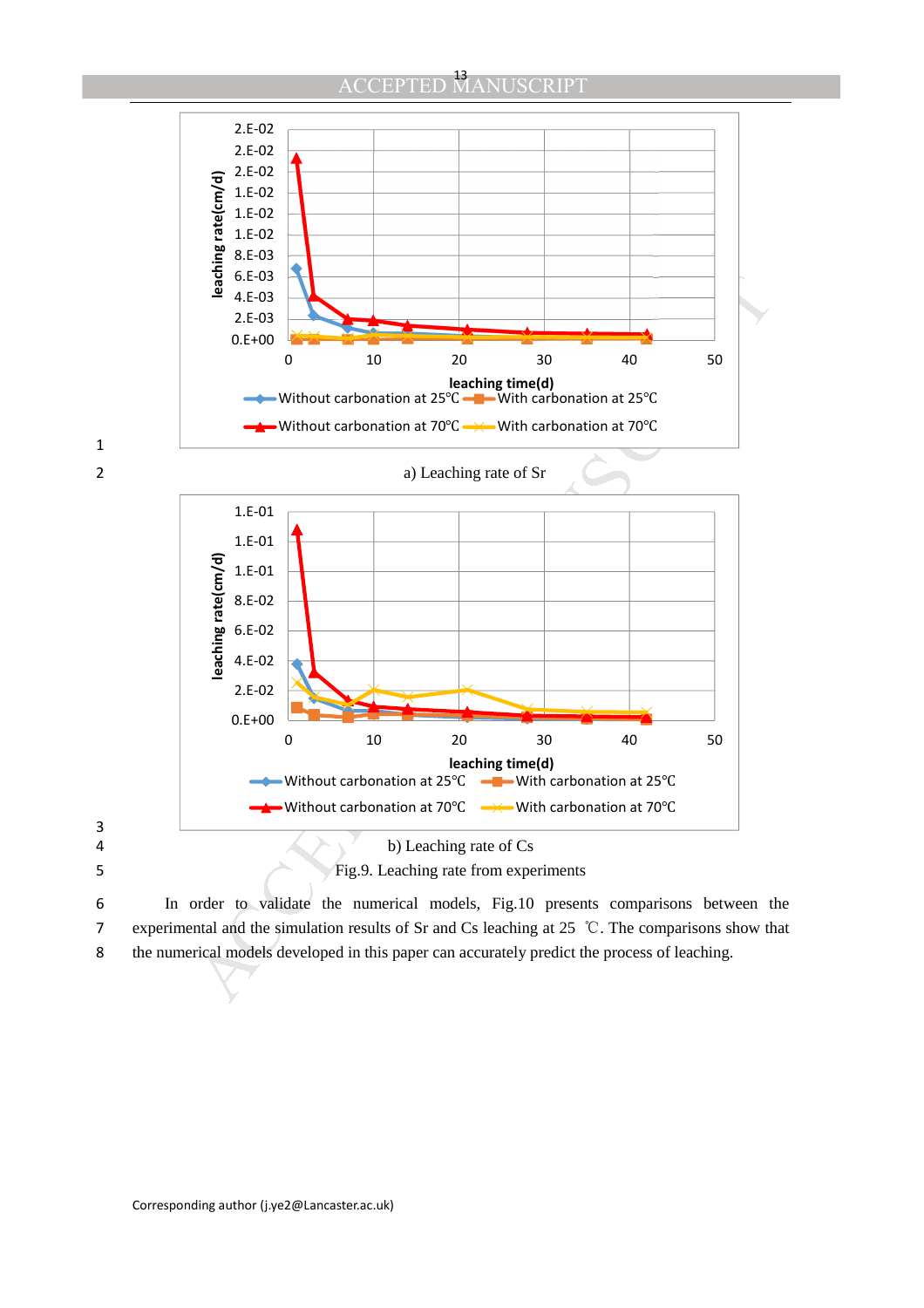



b) Leaching rate of Cs

Fig.10 Comparisons of experimental and simulation results

## 1 **5. Conclusion**

2 A three-dimensional model of particles leaching from cement solids has been developed in this 3 paper. The effects of temperature, time, chemical consolidation, properties of cement can all be 4 taken into account by this model.

5 Both carbonation and leaching tests were conducted in this research, which have shown that 6 accelerated or supercritical carbonation can reduce the leaching rate and effectively improve the 7 impermeability of cement solidification.

8 The experimental tests were also used to validate the developed three-dimensional leaching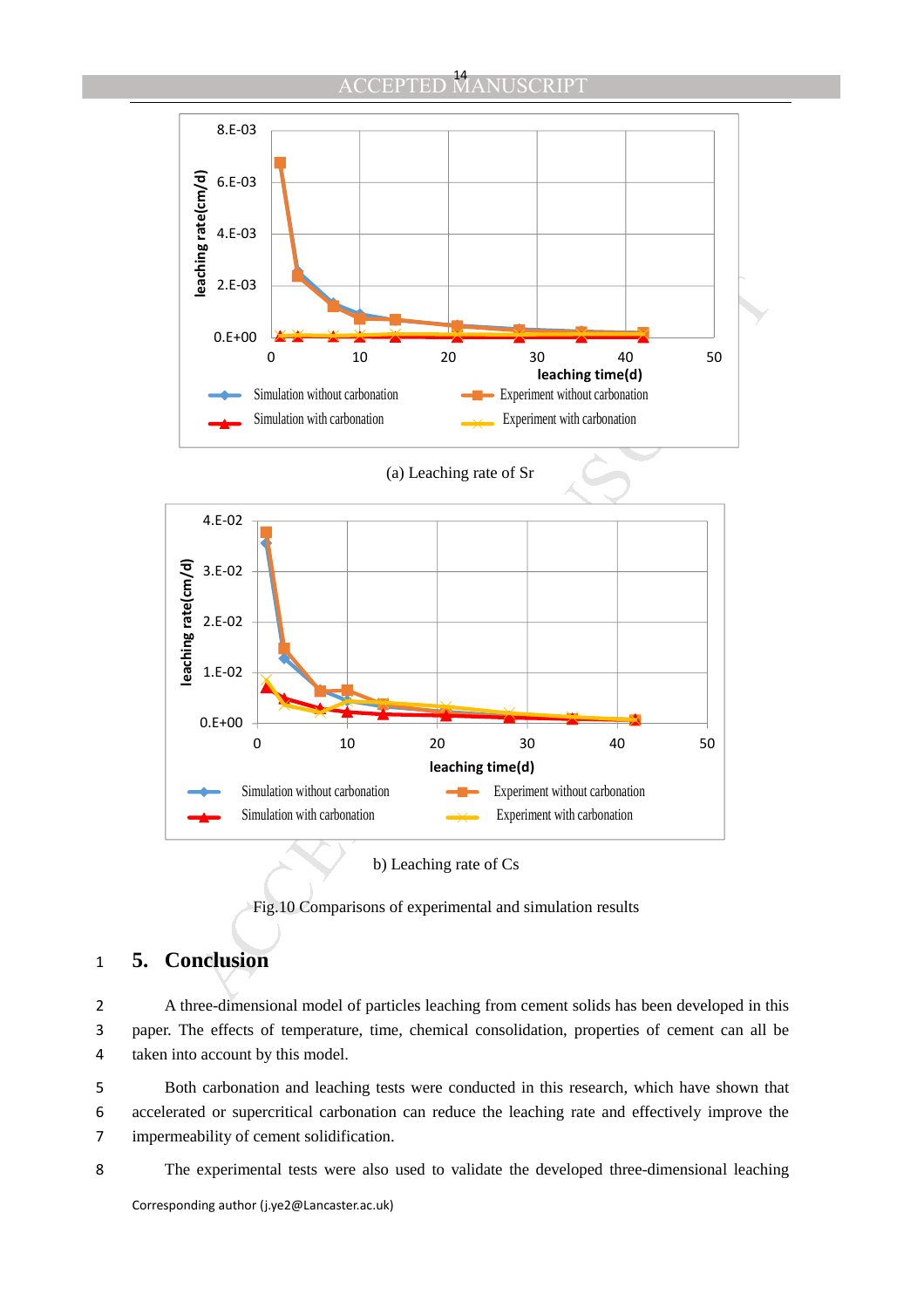#### **ACCEPTED**

- model. The satisfactory comparisons suggested that the combined carbonation and leaching model
- developed here can accurately simulate the processes of leaching tests with or without supercritical
- carbonation.

### **Acknowledgement:**

This study is funded by the National Natural Science Foundation of China (NO. 51578181 ) .

### **References:**

- **EXECT:**<br> **KETA:** An overview of radioactive waste management technology development curre<br>
IS and thrends [JJJournal of Environmental Science and Health. Part A: Environment<br>
Increase and Engineering and Toxicology, 1991, [1] Lin K H. An overview of radioactive waste management technology development current status and trends [J].Journal of Environmental Science and Health. Part A: Environmental Science and Engineering and Toxicology, 1991, Vol.26(3): 373-393
- [2] Hartmann T, Paviet-Hartmann P. The effect of supercritical carbon dioxide treatment on the leach ability and structure of cemented radioactive waste-forms [J].Waste Management. 1999,19:355-361.
- [3] Li J F, Wang J L. Advances in cement solidification technology for waste radioactive ion exchange resins: A review [J]. Journal of Hazardous Materials, B135 (2006) 443–448
- [4] Fernandezbertos M, Simons S, Hills C, et al. A review of accelerated carbonation technology in 16 the treatment of cement-based materials and sequestration of  $CO<sub>2</sub>$  [J]. Journal of Hazardous 17 Materials. 2004, 112(3): 193-205.
- [5] Gunning P J, Hills C D, et al. Accelerated carbonation treatment of industrial wastes [J]. Waste Management. 2010, 30(6): 1081-1090.
- 20 [6] Shen J Y, Dangla, P, Thiery, M. Reactive Transport Modeling of  $CO<sub>2</sub>$  Through cementitious 21 materials under  $CO<sub>2</sub>$  geological storage conditions [J]. International Journal of Greenhouse Gas Control, 2013, 18: 75-87.
- [7] Van G L, Dutre V, Adrlansens W, et al. Effect of liquid and supercritical carbon dioxide treatments on the leaching performance of a cement-stabilized waste form[J]. The Journal of Supercritical Fluids. 2004, 30(2): 175-188.
- [8] Gonzalez C A, Grough N, Hidaloa A, et al. New insights on the use of supercritical carbon dioxide for the accelerated carbonation of cement pastes[J]. The Journal of Supercritical Fluids. 2008, 43(3): 500-509.
- [9] Woo T H, Cho H S. Nano-sceptic measurement for radiation of nuclear waste forms using ion beam injection in the drum treatment[J]. Nuclear Instruments and Methods in Physics Research Section A: Accelerators, Spectrometers, Detectors and Associated Equipment. 2011, 652(1): 69-72.
- [10] Suarez A A, Rzyski B M, Sato I M. Forecast of Radionuclides Release from Actual Waste Form Geometries [A]. Proceedings of the 1989 Joint International Waste Management Conference, Vol 1 [C]. New York:American Society of Mechanical Engineers, 1989. 503-508..
- [11] Batchelor B. A numerical leaching model for solidified stabilized waste [J]. Water Science and Technology, 1992, Vol.26(1-2): 107-115.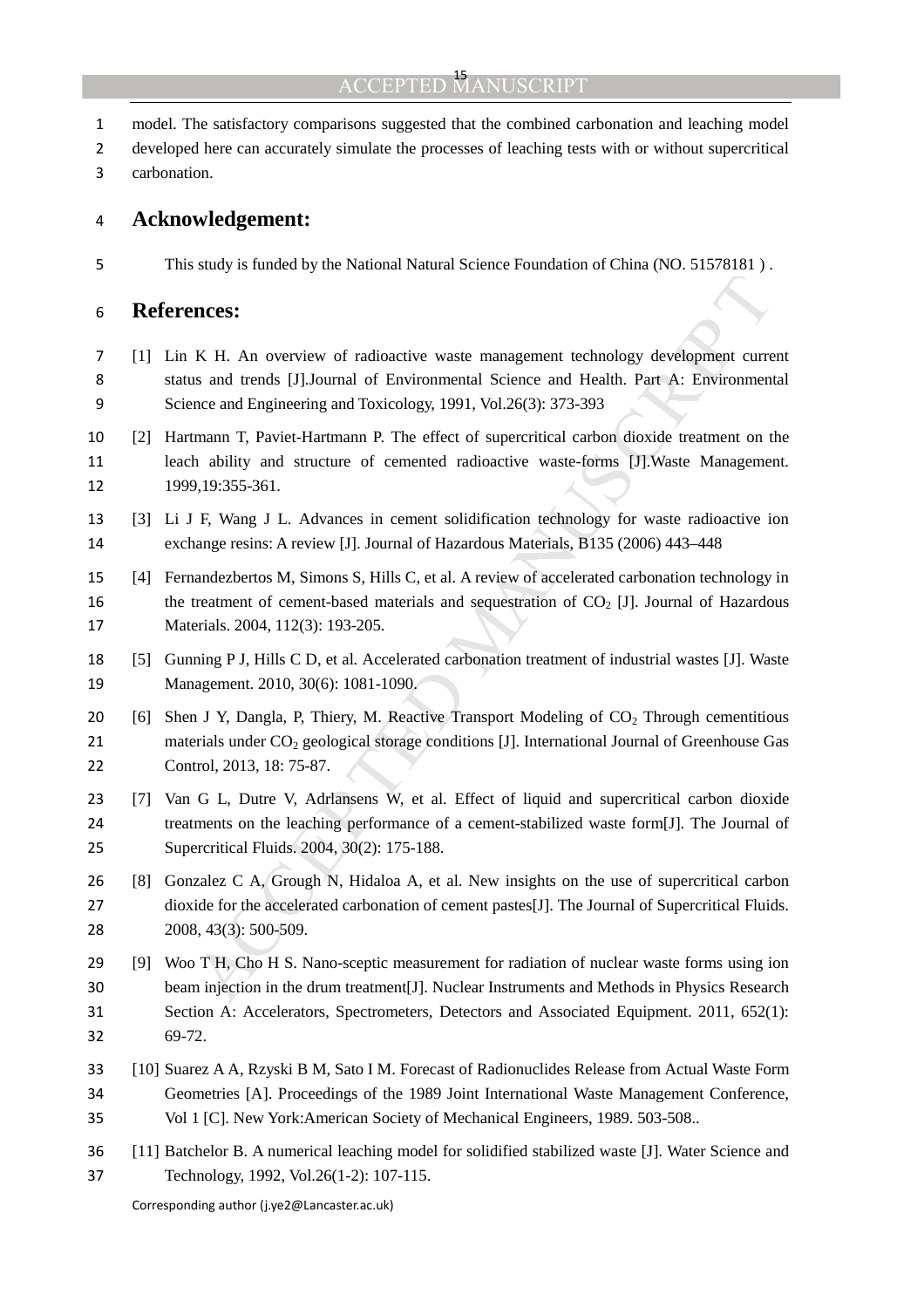| $\mathbf{1}$<br>2<br>3 | [12] Birdsell K L, Wolfsberg A V, et al. Groundwater Flow and Radionuclide Transport Calculations<br>for a Performance Assessment of a Low Level Waste Site[J].Journal of Contaminant Hydrology.<br>2000, 46: 99-129.                        |
|------------------------|----------------------------------------------------------------------------------------------------------------------------------------------------------------------------------------------------------------------------------------------|
| 4<br>5<br>6            | [13] Kamash A M, Dakroury A M, Aly H F. Leaching kinetics of 137Cs and 60Co radionuclides<br>fixed in cement and cement-based materials [J]. Cement and Concrete Research, 2002,<br>Vol.32(11): 1797-1803.                                   |
| 7<br>8                 | [14] Kamash A, Naggar M, Dessouky M. Immobilization of cesium and strontium radionuclides in<br>zeolite-cement blends [J]. Journal of Hazardous Materials. 2006, 136(2): 310-316.                                                            |
| 9<br>10<br>11          | [15] Abdel R R, Zaki A, Kamash A et al. Modeling the long-term leaching behavior of $^{137}Cs$ , $^{60}Co$<br>and <sup>152,154</sup> Eu radio nuclides from cement-clay matrices [J]. Journal of Hazardous Materials,<br>2007, 145: 372-380. |
| 12<br>13               | [16] Standard Test Method for Leachability of low and intermediate level solidified radioactive<br>waste forms. GB/T 7023-2011.                                                                                                              |
| 14<br>15               | [17] Zha X X, Yu M, Ye, JQ and Feng G L. Numerical modeling of supercritical carbonation<br>process in cement-based materials [J]. Cement and Concrete Research. 2015, 72: 10–20.                                                            |
| 16                     | [18] Groot S R. Non-equilibrium thermodynamic [M]. Amsterdam: North Holland Company, 1972.                                                                                                                                                   |
| 17<br>18<br>19         | [19] Gawin D, Majorana C E, Schrefler B A. Numerical analysis of hydro-thermal behavior and<br>damage of concrete at high temperature [J]. Mechanics of Cohesive-frictional Materials. 1999, 4:<br>$37 - 74.$                                |
| 20<br>21               | [20] Mezedur M M, Kaviany M, Moore W. Effect of pore structure, randomness and size on<br>effective mass diffusivity [J]. AIChE journal, 2002, 48(1): 15 - 24                                                                                |
| 22<br>23<br>24         | [21] Sanchez F, Garrabrants A C, Kosson D S. Effects of Intermittent Wetting on Concentration<br>Profiles and Release from a Cement-Based Waste Matrix[J]. Environmental Engineering<br>Science. 2003, 20(2): 135-153.                       |
| 25<br>26               | [22] Katz A J, Thompson A H. Fractal sandstone pores: implication for conductivity and pore<br>formation [J]. Phys Rev Lett, 1985, 54 (12): 1325-1328.                                                                                       |
| 27<br>28<br>29         | [23] Xue Pengfei, Xiang Yiqiang. Corrected diffusion model of chloride in concrete and its<br>engineering application [J]. Journal of Zhejiang University (Engineering Science). 2010(04):<br>831-836.                                       |
| 30<br>31               | [24] Amey S L, Johnson D, Miltenberger M, Farzam H. Prediction of the service life of concrete<br>marine structures: An environmental methodology. ACI Structural Journal, 1998, 95(1): 27-36.                                               |
| 32<br>33               | [25] Shi Zhengkun, Kang Houjun, and Zhang Dong, et al. Investigation on Sorption and Migration<br>of 90Sr, 137CS in Solidified Cement [J]. Journal of Isotopes, 2001, 14(3-4):174-178.                                                       |
| 34<br>35               | [26] Gutierrez M, Fuentes H R. A Langmuir Isotherm-Based Prediction of Competitive Sorption of<br>Sr, Cs, and Co in Ca-Montmorillonite[J]. Waste Management, 1993,13(4):327-332.                                                             |
| 36<br>37               | [27] Papadokostaki K G, Savidou A. Study of leaching mechanisms of caesium ions incorporated in<br>Ordinary Portland Cement[J]. Journal of Hazardous Materials, 2009,171(1-3):1024-1031.                                                     |
| 38                     | [28] Seatta A V, Schrefler B A, Vitaliani R V. 2-D Model for carbonation and moisture or heat flow                                                                                                                                           |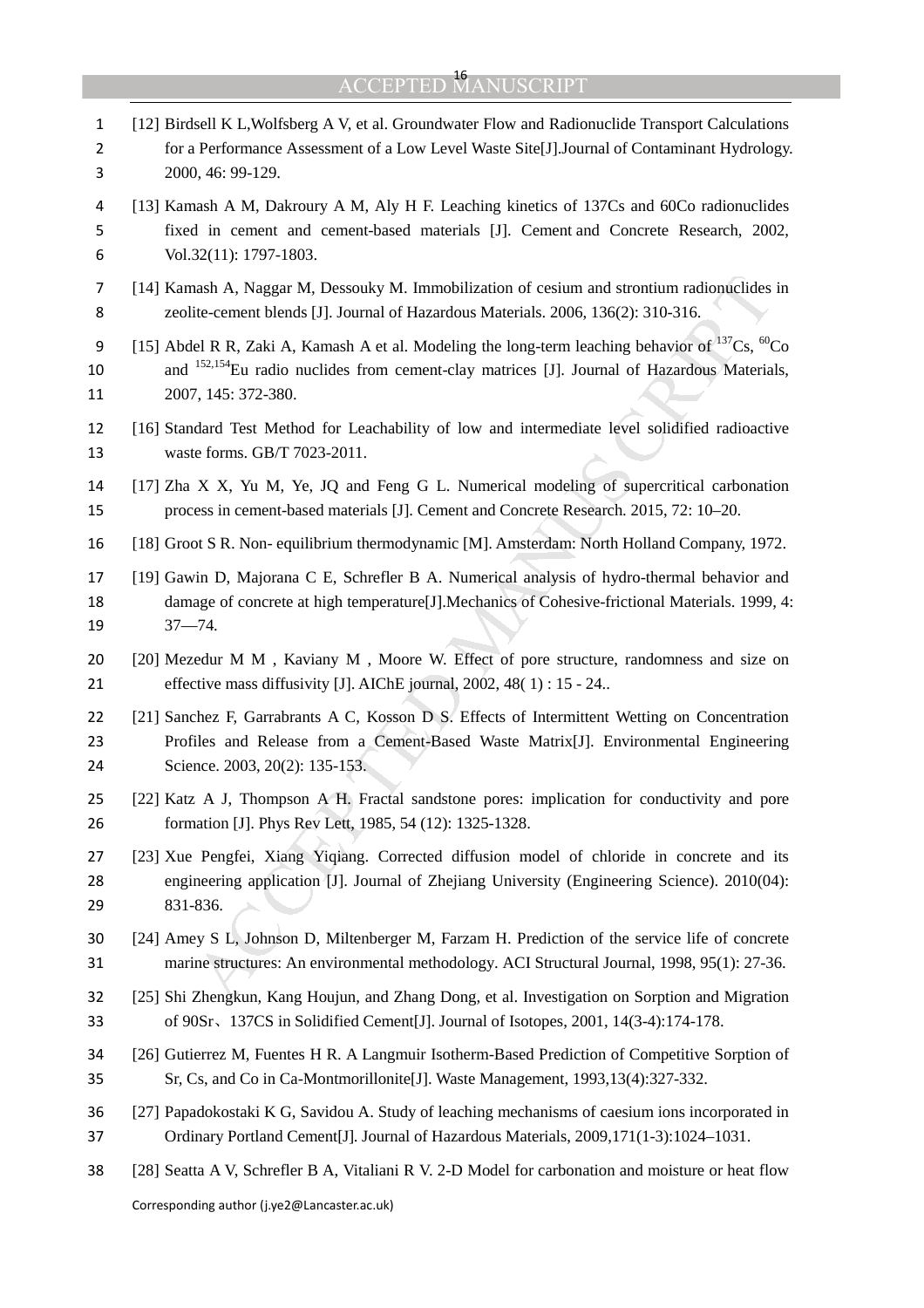1 in porous materials [J].Cement and Concrete Research. 1995, 25(8):1703-1712.

- 2 [29] Duan Z, Sun R, Zhu C, et al. An improved model for the calculation of  $CO_2$  solubility in aqueous solutions containing Na<sup>+</sup>, K<sup>+</sup>, Ca<sup>2+</sup>, Mg<sup>2+</sup>, Cl<sup>−</sup>, and SO<sub>4</sub><sup>2-</sup>[J]. Marine Chemistry. 2006, 4 98(2-4): 131-139.
- 5 [30] Kwon S, Song H. Analysis of carbonation behavior in concrete using neural network algorithm 6 and carbonation modeling [J]. Cement and Concrete Research. 2010, 40(1): 119-127.
- Sphel-Bouny V, Wang X. Modelling of Isothermal Coupled Moisture-Ion Transport<br>nentitious Materials[J]. Cement and Concrete Research, 2011, 8(41): 828-841. 7 [31] Baroghel-Bouny V, Wang X. Modelling of Isothermal Coupled Moisture-Ion Transport in 8 Cementitious Materials[J]. Cement and Concrete Research, 2011, 8(41): 828-841.
- 9